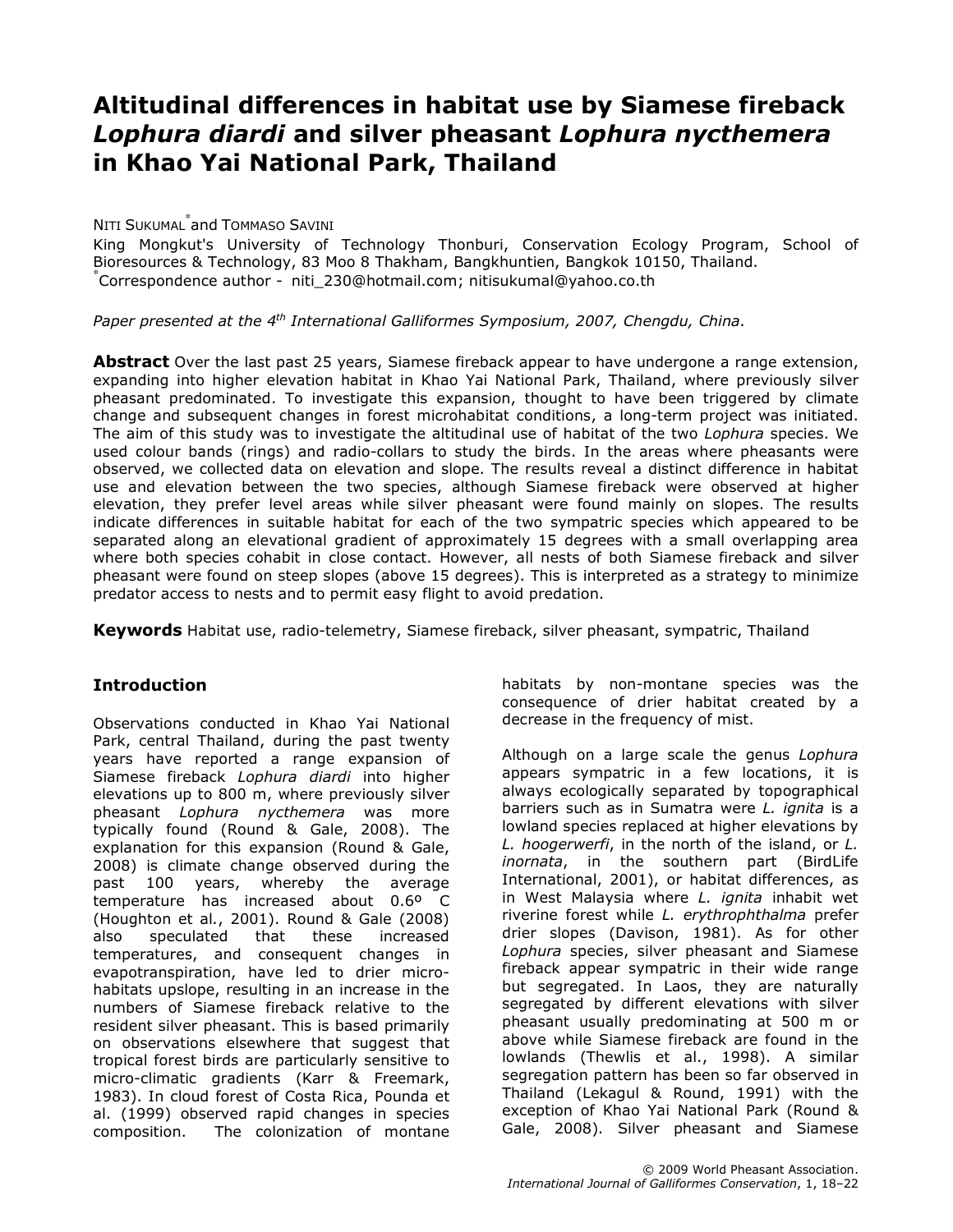fireback are found sympatrically over much of their SE range (Dickinson, 2003). In their range in Thailand these two species are largely segregated by elevation and consequently moisture. Silver pheasant are montane and submontane in distribution, occurring at elevations of 700 m and above, while Siamese fireback is a characteristic lowland species, inhabiting forest in plains and foothills to a maximum elevation of 700 m (Lekagul & Round, 1991; Robson, 2000). In Vietnam, where the situation is more complicated and possible encounters between two Lophura species might have occurred, hybridization was observed, resulting in L. imperialis (Hennache et al., 2003), once considered a critically endangered species (McGowan & Garson, 1995).

In this paper we present the results of an ongoing study of pheasant topographical use of habitats to define characteristics and differences in micro-habitat use between syntopic Siamese fireback and silver pheasant in Khao Yai National Park. We hypothesize that topography is influencing habitat use by pheasants, for which silver pheasant, a montane species, will mostly occupy slopes with drier soils, while Siamese fireback, a lowland species, will mostly occupy flat patches with higher soil moisture.

We assess the implication of overlap between the two species in order to evaluate the possibility of inter-species inbreeding as a result of this "forced" sympatry.

### Study area and methods

The study began in January 2007 at the Mo Singto Long-term Biodiversity Research Plot, Khao Yai National Park (for details on the plot see Brockelman et al., 2002), Thailand (2,168 km<sup>2</sup>; 101°22′ E, 14°26′ N; ~ 130 km NE of Bangkok), in hilly terrain 730 - 890 m above sea level. Khao Yai is a seasonally wet, evergreen forest (Kerby et al., 2000; Kitamura et al., 2004). This site has a distinct dry (November – April) and wet (May – October) season with an average precipitation of 2697 mm (range 2976 to 2297 mm) (Savini et al., 2008). Average daily temperature varies between 18.7° C and 28.3° C annually and mean humidity ranges from 64.6% during the dry season to 77.1% during the wet season (Savini et al., 2008).

Starting in January 2006 pheasants were caught using mist-nets and snare traps made from bamboo and soft polyester string. Legsnare traps were also set on the ground using string tensioned with a  $\sim$ 1.5 m piece of bamboo. Mist nets were set on the ground to a height of approximately 3 m. We used 15 cm mesh, 3 shelf mist nets 12 metres in length and 2.75 metres in height. All pheasants caught were ringed with a size 11A Thai Royal Forest Department (RFD) metal ring and colour-ringed with two-colour combinations on the left leg and one colour-ring and one metal ring on the right leg, to facilitate individual identification in the field. Each bird was weighed, measured and examined for stage of moult. From February 2007 - 2008 five birds were fitted with 15 g necklace radio collars (model RI-2B, Holohil Systems Ltd) with a battery life of 24 months. The RI-2B is designed as a necklace-mounted transmitter. The transmitter rests on the bird's breast while the antenna loops around the neck and emerges behind the head. The collar is made of flexible elastic attached to the transmitter at two points.

Pheasants were located by systematically walking the study site to locate colour-ringed birds and by radio-telemetry. The radiotelemetry was conducted on a daily basis with each pheasant located at two-hour intervals. After locating, each pheasant was followed for fifteen minutes during which observations on behaviour, diet, travel route and topographic position were collected. After 15 minutes the pheasant, and its group, was left to reduce any impact on behaviour and another collared individual was located. The first pheasant was again relocated after two hours.

To investigate potential differences in their use of topography and elevation, location data were compared among groups of Siamese fireback and between the two pheasant species using non-parametric procedures (Kruskal-Wallis Htest and Mann-Whitney U-test respectively). The analysis was conducted using SPSS version 16.0.

## Results

Four groups of Siamese fireback and one group of silver pheasant were observed during the sixteen-month study. The topography of the habitats used by all four groups of Siamese fireback (SMF) did not differ significantly from that available across the study site (Kruskal-Wallis H-test,  $\chi^2 = 4.8$ , n <sub>SMF group1</sub> =107, n <sub>SMF</sub>  $_{\text{group2}} = 118$ ,  $n_{\text{SMF group3}} = 120$ ,  $n_{\text{SMF group4}} = 114$ ,  $P = 0.185$ ). There was however a significant difference in the gradient of habitats used by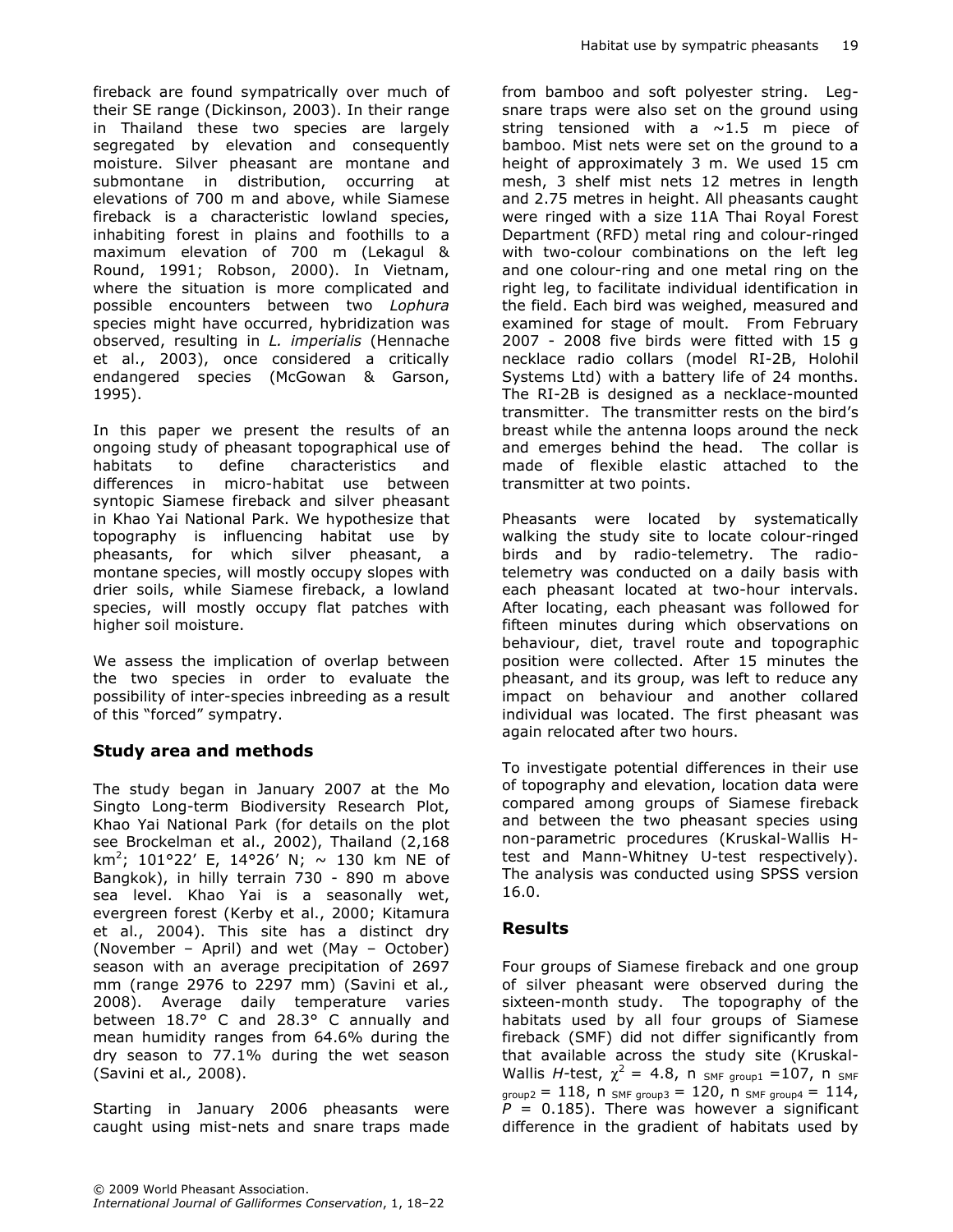Siamese fireback compared to the gradient of habitats used by silver pheasant (SPH) (Mann-Whitney U-test,  $z = -9.3$ ,  $n_{SMF} = 459$ ,  $n_{SPH} =$ 50,  $P < 0.0001$ ) with silver pheasant found mainly on slopes and Siamese fireback found mostly on flat areas (FIG. 1).



FIG. 1 The slope comparison among Siamese fireback four groups and with silver pheasant.

The elevation use between the four Siamese fireback groups was significantly different (Kruskal-Wallis *H*-test,  $\chi^2 = 250.4$ , n <sub>SMF group1</sub> = 114, n  $_{SMF\ group2}$  = 118, n  $_{SMF\ group3}$  = 143, n  $_{SMF}$  $_{\text{group4}} = 115$ ,  $P < 0.0001$ ). Moreover, there was also a significant difference between the two Lophura species (Kruskal-Wallis H-test,  $\chi^2$  = 262.2, n  $_{SMF\ group1} = 114$ , n  $_{SMF\ group2} = 118$ , n  $_{SMF}$  $_{\text{group3}} = 143$ , n  $_{\text{SMF group4}} = 115$ , n  $_{\text{SPH}} = 79$ , P < 0.0001). Silver pheasant was found at higher elevations only when compared to Siamese fireback group 1, but used lower elevations when compared with Siamese fireback group 2, 3 and 4 (FIG. 2).





FIG. 2 Elevation comparison among Siamese fireback four groups and with Silver Pheasant.

Locating pheasant nests in the field was difficult due to the highly cryptic behaviour of the

females. In total, nine nests, one silver pheasant and eight Siamese fireback were located (TABLE 1). All nests from Siamese fireback were on terrain with a gradient higher than 15 degrees (TABLE 1).

TABLE 1 The topography of nest site of two pheasant species.

| <b>Species</b>   | Slope (degree) |
|------------------|----------------|
| Siamese fireback | 35             |
| Siamese fireback | 18             |
| Siamese fireback | 27             |
| Siamese fireback | 25             |
| Siamese fireback | 24             |
| Siamese fireback | 26             |
| Siamese fireback | 19             |
| Siamese fireback | 18             |
| silver pheasant  | 55             |
|                  |                |

#### **Discussion**

The results confirm our predictions, that silver pheasant mostly occupy slopes, while Siamese fireback mostly occupy flat areas, although soil types between slope and flat areas will be required to test the difference in micro-habitat. The topographical separation between Siamese fireback and silver pheasant occurs at roughly 15 degrees, physically separating the two species. An exception to this pattern was observed where Siamese fireback also selected nesting areas located on steep slopes. However, our prediction that silver pheasant will generally use areas at higher elevation than Siamese fireback is rejected. Overall our hypothesis, for which topography influences habitat selection and use by each of the two pheasant species, can be accepted.

The topography of the Mo Singto Long Term Biodiversity Research Plot is an undulating plateau ranging in elevation between 600 to 890 m, with over 80% of the area lying above 750 m which is the elevation where mostly silver pheasant were previously found (Round & Gale, 2008). In Thailand, Siamese fireback is the species that is characteristic of lowland semi-evergreen forest, occupying drier plains and foothills. In contrast silver pheasant, the montane species, occupy uphill evergreen forest, where the structure is varied with both drier ridges and moister slopes (Round, 1988). Although they have been moving to higher elevations, Siamese fireback seem to use areas with the same topography that they use in the plains. Where flat areas are located on ridge tops and along streams the new niche is the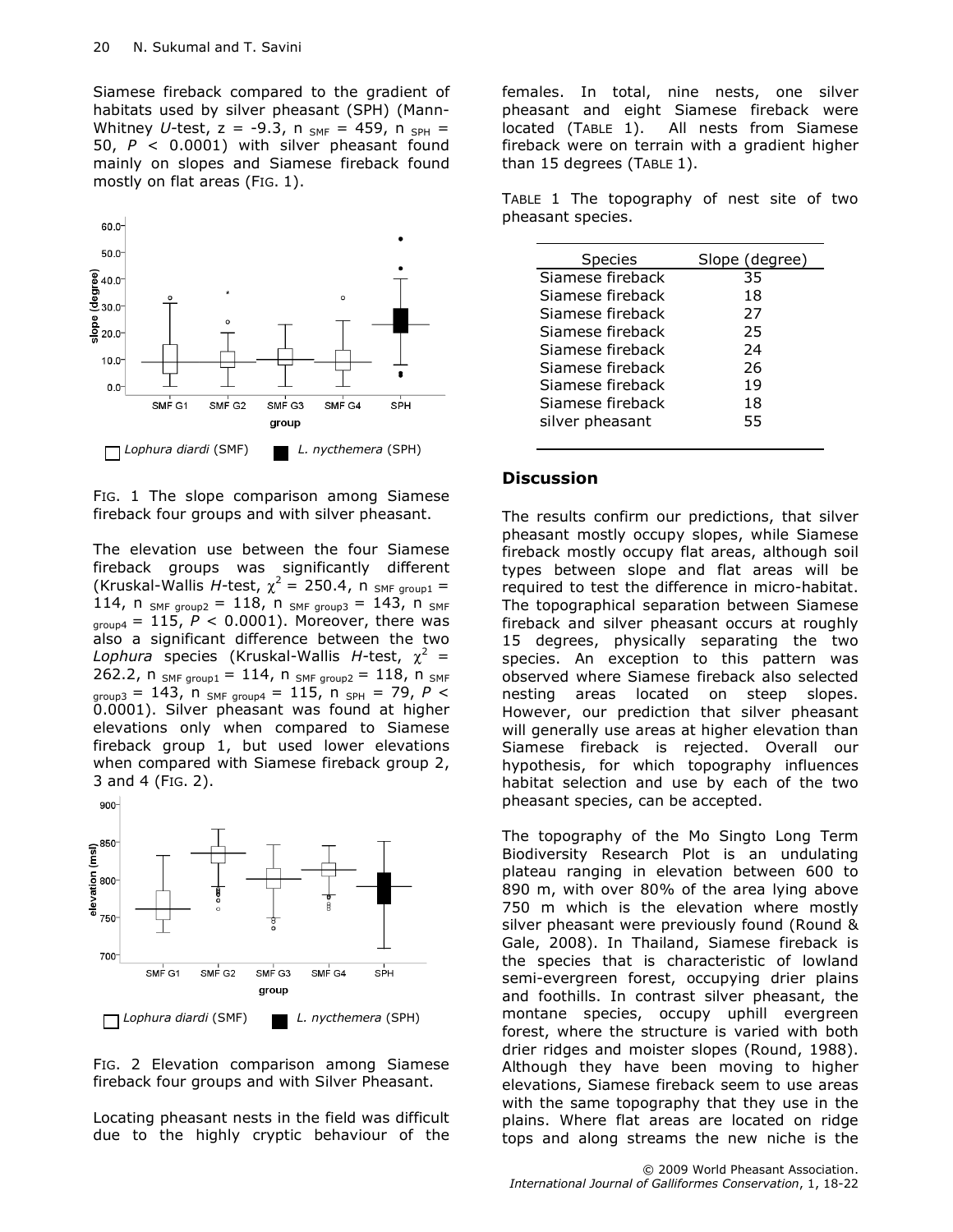most similar to the one found in the lowland habitat. Elevation itself did not appear to be the driving force for their range limitation as elevation did not correlate with topography in our study site.

Although topographical variation in our study site might be related to the different vegetation, with consequent difference in food supplies, both pheasant species seem to have similar diets and foraging behaviour, consuming a wide range of invertebrates and plant matter (Johnsgard, 1999). We have never observed direct feeding competition between these two species but can assume that topographical variation does not cause food limitation as food supplies do not appear to be delimiting the use of specific areas within the study site.

Nest locations, on steep slopes for both species, can be interpreted as a strategy to make the nests less accessible to predators and facilitate flushing down slope in steep terrain to escape predators as is common among the Galliformes (Lima, 1993). However, such behaviour has yet to be quantified at the site because of the small sample of nests; additional research focusing on this issue is on-going at the site.

Syntopy in avian congeners has been studied with two flycatcher species Elaenia flavogaster and *E. martinica* in the Windward Islands and Trinidad (Crowell, 1968). Although the diets between these two closely related species were similar in food composition, their feeding behaviour and habitat preference appeared to be different. In contrast, two sympatric gibbon species. Hylobates agilis and H. (Symphalangus) syndactylus in the Sumatran rain forest showed similar use of forest structure and composition of their habitat, but their dietary overlap was reduced with  $H$ . agilis having a high fruit component of the diet while H. syndactylus showed a larger leaf component (O'Brien et al., 2004). On our study site, two gibbon species, H. lar and H. pileatus, show a similar use of habitat and a similar diet resulting in mixed-species groups that appear to be hybrids.

Our results show that there is a topographical threshold in the use of habitat that might reduce the risk of interbreeding between the two pheasants observed in captive birds (Ghigi, 1968) and between other wild ranging species of the genus Lophura such as silver pheasant and kalij pheasant (L. leucomelana) in Yunnan and Burma (Johnsgard, 1999) and between Edwards's (L. edwardsi edwardsi) or

Vietnamese (L. edwardsi imperialis) and silver pheasant resulting in the imperial pheasant, long considered a separate species (Johnsgard, 1999; Robson, 2000; Hennache et al., 2003). However, a small area of overlap, around the 15 degree threshold, has been observed where both species sporadically occur. Second, mixedspecies groups between these two species have been observed in the area. This social formation has been explained as the consequence of a difference in the mating behaviours of the males in each species (Savini & Sukumal, 2009).

#### Acknowledgements

We are grateful to the Royal Thai Forest Department, National Park Division, and the superintendents of Khao Yai National Park for allowing us to conduct research in Khao Yai. The National Research Council facilitated our work in Thailand by granting research permission. S. Thunhikorn and K. Sutasha provided much assistance. S. Nimnuan, M. Pliusungnoen, K. Pobprasert, W. Sankamethawee, D. Khamcha, J. Khoonwongsa and T. Ong-In provided assistance with locating birds in the field. A.J. Pierce and W. Klinklai assisted with capture and ringing of birds. G.A. Gale, P.D. Round and W. Meckvicha provided valuable comments in the various stages of the research and G.A. Gale helped improve the English. The research was supported by the Biodiversity Research and Training Programme (BRT R\_349004, R\_346004 and T\_350008).

### References

- BIRDLIFE INTERNATIONAL. (2001) Threatened birds of Asia: the BirdLife International red data book. BirdLife International Cambridge, UK.
- BROCKELMAN, W.Y., SANTISUK, T., NAN, C. & SUCKASEAM, C. (2002) Monitoring plantanimal relations on the Mo-singto Long Term Biodiversity Research Plot. Final report to the Biodiversity Research and Training Program, Thailand Research Fund, and BIOTEC, NSTDA.
- CROWELL, K.L. (1968) Competition between two West Indian flycatchers, Elaenia. Auk, 85, 265-286.
- DAVISON, G.W.H. (1981) Habitat requirements and the food supply of the crested fireback. World Pheasant Association Journal 6, 40– 52.
- DICKINSON, E.C. (2003) The Howard and Moore Complete Checklist of Birds of the World. 3<sup>rd</sup> edition. Princeton University Press, Princeton, NJ, USA.